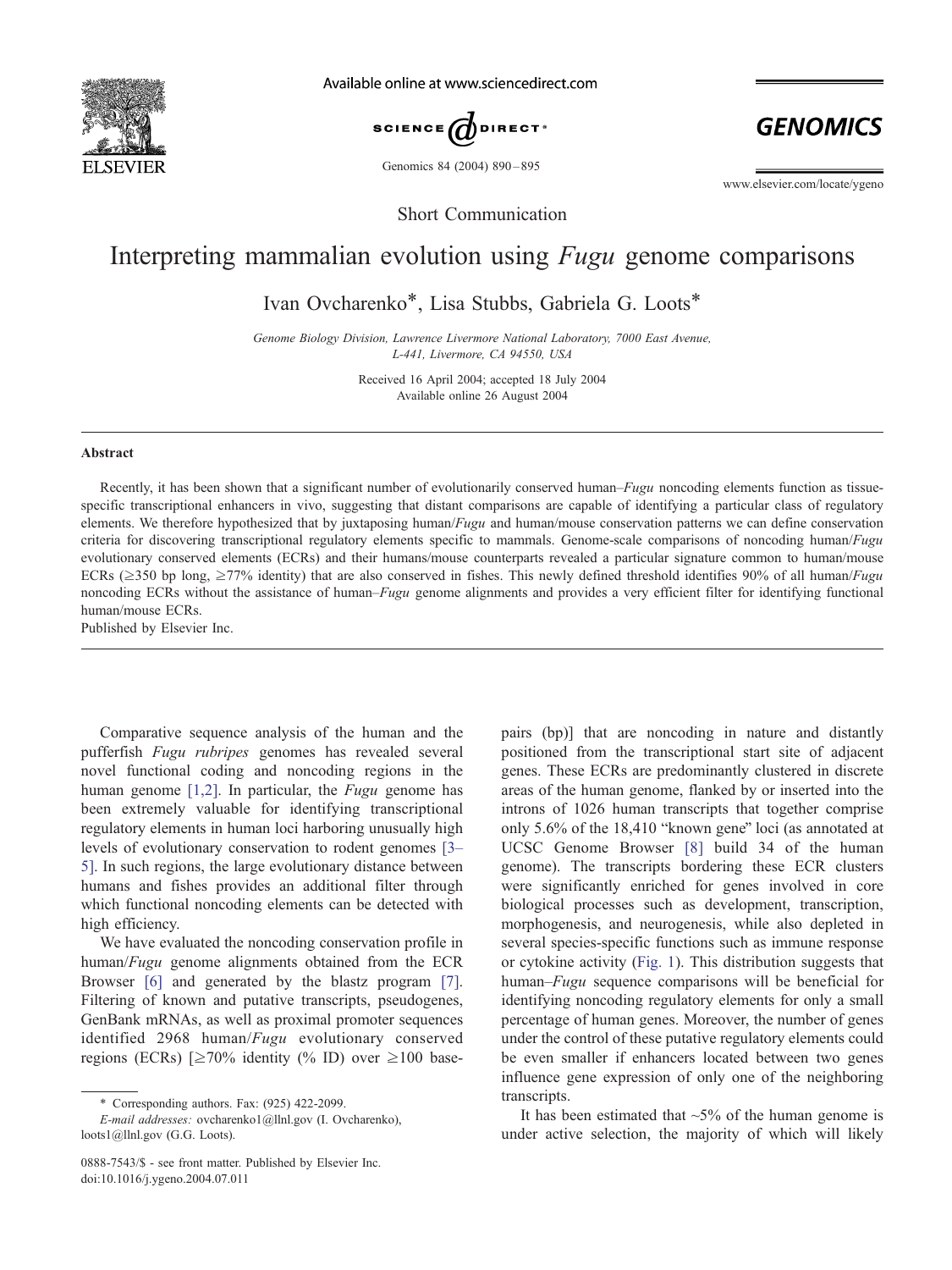<span id="page-1-0"></span>

Fig. 1. Enriched and depleted GeneOntology categories in the dataset of genes flanked by the human/Fugu ECRs. Two (left and right) plots contain five of the most significantly enriched (in red) and depleted (in blue) gene categories as quantified by the z value (the difference between observed and expected number of genes divided by the standard deviation; reported results have P value  $\leq 0.01$ ). Left and right plots separate gene categories into biological processes and molecular functions, respectively. Horizontal scale measures the natural logarithm of the ratio of observed-to-expected gene counts.

correspond to functional coding and noncoding sequences [\[9\].](#page-4-0) Human–rodent genome alignments [\[6\]](#page-4-0) revealed 1.3 million noncoding ECRs with an average distribution of 68.8 ECRs per human gene locus, whereas the density varies according to the regional neutral substitution rates [\[10\].](#page-5-0) Assigning in vivo function to all these conserved elements is impossible with current technologies, and it is therefore critically important to identify ways to efficiently discriminate functional noncoding elements from neutrally evolving, but still highly conserved genomic DNA. This goal might be achieved if "fingerprints" unique to functional and nonfunctional noncoding conserved elements can be defined. Assuming that elements conserved between human and Fugu represent an incomplete yet highly enriched functional dataset, we approached this problem by studying signatures specific to human/mouse conserved noncoding elements that are also present in fishes.

We compared the distribution in size (bp) and percent identity (% ID) of human/rodent (h/r) and human/ $Fugu$  (h/f) noncoding ECRs ([Fig. 2\)](#page-2-0). In particular, we focused on a subset of h/r ECRs that are also represented in the Fugu genome (have h/f ECR counterparts), and quantified the h/r conservation parameters. This particular subset of h/r ECRs will be referred to as *core ECRs*. To create a comprehensive h/r ECR dataset we extracted all noncoding human/mouse ECRs from the genome alignments. Underrepresented regions in the mouse genome were extended by the available rat genomic sequences. The distribution in ECR length was strikingly similar between the human/mouse and the human/Fugu ECRs comparisons; 81% h/r and 86% h/f ECRs were shorter than 350 bp. In sharp contrast, the majority of the core ECRs were greater than 350 bp in length. Similar striking differences were observed

for the level of sequence identity. While 82 and 71% of the h/r and h/f ECRs were found to range between 70 and 77% sequence identity, 90% of core ECRs showed greater than 77% ID. Therefore, our analysis suggests that a "mammalian evolutionary threshold" of  $\geq$ 350 bp,  $\geq$ 77% ID, conservation criteria recapitulates the majority of all conserved noncoding elements identified from distant h/f genome comparisons, and reduces the number of h/m conserved noncoding elements 10-fold, from 1.3 millions to 128 thousand ECRs, significantly simplifying the search for putative functional noncoding elements.

To correlate our findings with the conservation profiles of known regulatory elements we analyzed a 2.6 Mb region from the human DACH gene locus where recently seven human enhancers have been mapped [\[3\].](#page-4-0) Of the 1367 h/r noncoding ECRs  $(>100 \text{ bp} \ge 70\% \text{ ID})$ , 34 are also present in Fugu. The majority of these Fugu elements conserved in humans, rodents, and other species progressively increase in length as the phylogenetic distance decreases ([Fig. 3\)](#page-3-0). A conservation criterion of  $\geq$ 350 bp/ $\geq$ 77% ID identified 302 h/r ECRs and recapitulated 33/34 of the h/f conserved elements, while excluding 78% of the original h/m ECRs and maintaining 100% of the experimentally validated regulatory elements. Other known distant regulatory elements, including SHH and DLX1-specific developmental enhancers exceeded this conservation threshold  $(\geq 350 \text{ bp/s})$  $\geq$ 77% ID) in h/r genomic alignments, independent of their presence in the Fugu genome ([Table 1\)](#page-4-0) [\[11,12\].](#page-5-0) We also applied these newly defined parameters on human–chicken and human–frog whole genome alignments available from the ECR Browser [\[6\].](#page-4-0) Over 72% of ~7500 human–frog and 55.4% of ~71,200 human–chicken noncoding ECRs that are also present in rodents obey this "stringent evolutionary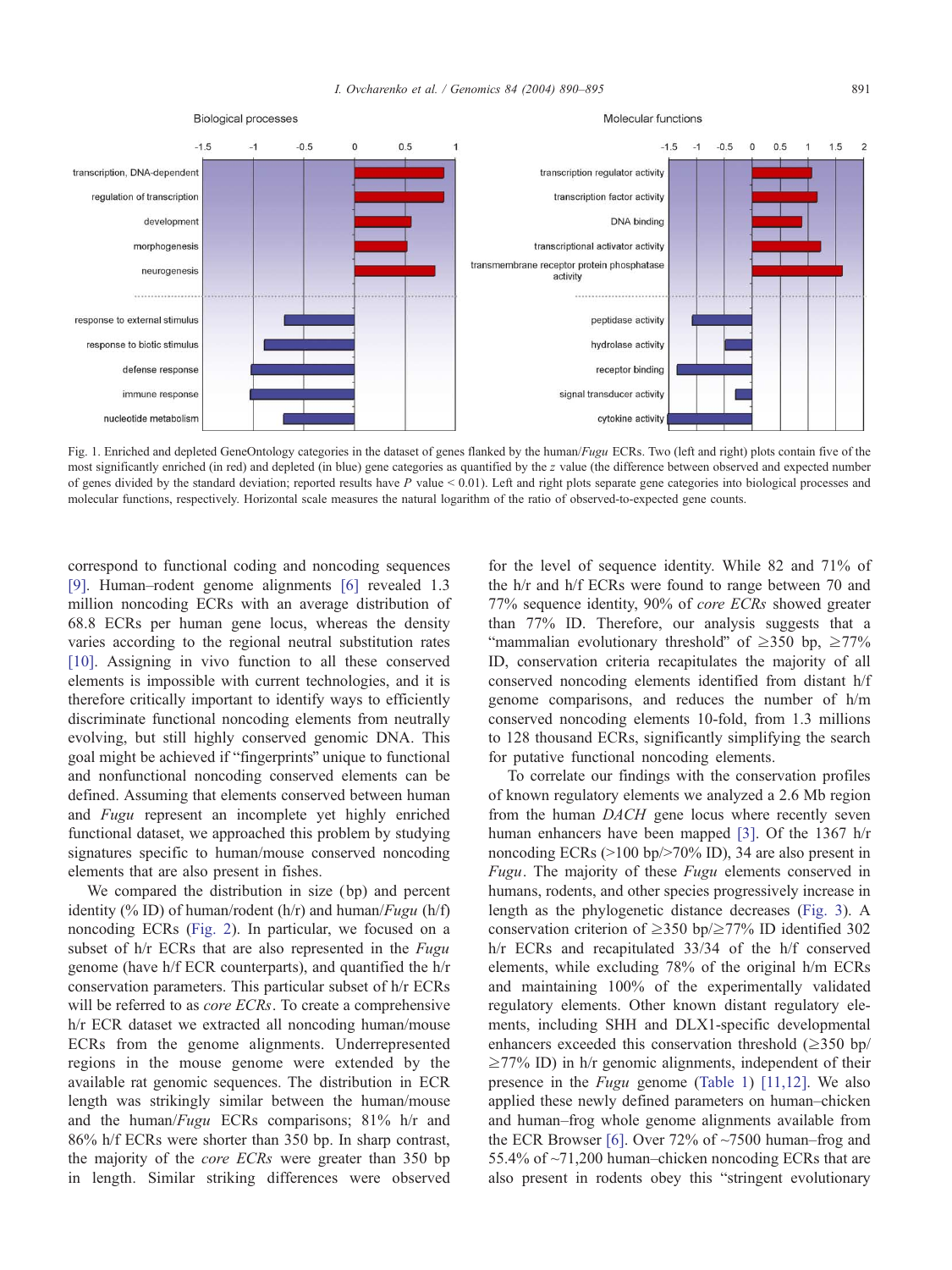<span id="page-2-0"></span>

Fig. 2. Genome scan of ECR length (A) and percentage identity (B). Human/Fugu ECRs are in blue, human/rodent ECRs are in orange, and human/rodent core  $ECRs$  are in green. x axis, size in bp (A) and percentage identity (B); y axis, number of ECRs per given category. Please note that the number of human/rodent ECRs is scaled with the *right y* axis, while two other categories are scaled with the *left y* axis.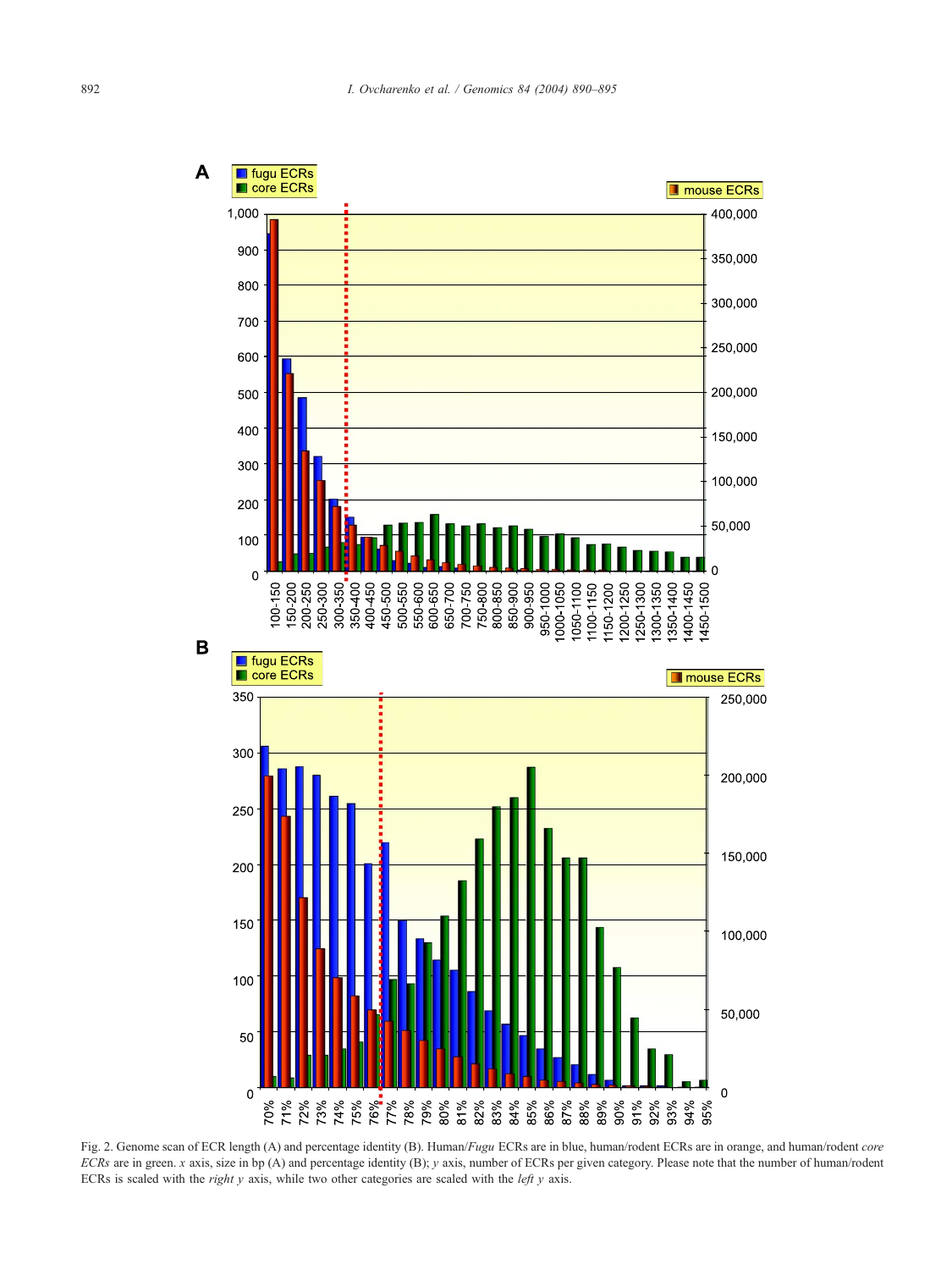<span id="page-3-0"></span>

Fig. 3. ECR Browser conservation profile of a DACH gene intronic region (chr13:70,169,300–70,170,400; NCBI human genome build 34) that is present in humans, rodents, chickens, frogs, and fishes demonstrates a gradual increase in length while approaching mammals from fishes. There are also two flanking human/mouse ECRs that are longer than 100 bp, but are shorter than 350 bp that are not conserved in any other species studied except humans and mice.

threshold" rule of conservation in the analysis of human– rodent counterpart ECRs. As we move closer in evolution within the vertebrate radiation, more stringent conservation criteria are required to amplify the signal to noise ratio to allow the visualization of functional regions in alignments that lack sufficient evolutionary time to diverge in neutral regions.

Concluding, we suggest a novel approach for analyzing human/rodent conservation profiles that is capable of reconstructing more ancestral evolutionary relationships and distinguishing functional conserved elements from the neutrally evolving genomic background. By applying a " $>350$  bps/ $>77\%$ " ID threshold to the analysis of human/ rodent conservation profiles we were able to recapitulate the majority of human/fish conserved elements and to generate a small set of elements that have a high probability of being functional noncoding domains. Similar statistical approaches will be critical for understanding phylogenetic relationships through systematic pairwise genomic comparisons, and has the potential to facilitate the identification of regulatory elements specific to recently evolved species such as humans and their primate relatives.

Pairwise alignments between the reference human genome and the genomes of mouse, rat, and Fugu were generated as previously described [\[6\].](#page-4-0) Briefly, we first created synteny maps using the BLAT tool [\[13\]](#page-5-0) for human– rodent comparisons and the more sensitive blastn program for human/*Fugu* comparisons [\[14\].](#page-5-0) Next, all homologous regions were aligned by the blastz local aligner tool [\[7\].](#page-4-0) The main goal of the alignment strategy has been to generate a single all-inclusive ECR coverage detected between a pair of compared genomes independent of the evolutionary history of the organism of origin.

All pairwise alignments were scanned using a sliding window  $(\geq 100 \text{ bp}/\geq 70\% \text{ ID})$  to identify ECRs with these minimum criteria [\[15\].](#page-5-0) Overlapping ECRs originating from paralogous or nonspecific alignments were filtered out and the longest representative ECRs for each region were reported. Thus 1,267,379 human/mouse and 65,949 human/Fugu ECRs were identified by this strategy. The majority of these human/*Fugu* ECRs corresponded to protein coding exons of known annotated genes and pseudogenes. To define a dataset of noncoding human/Fugu ECRs we excluded all the putative coding ECRs. First, we filtered out the exons of RefSeq, Ensembl, known genes, human, and nonhuman mRNAs mapped to the human genome [as annotated at the UCSC genome browser [\[8\].](#page-4-0) Next, we excluded unannotated genes and pseudogenes identified either by non-RefSeq mRNAs or sequence similarity to proteins from different species. All ECRs carrying significant sequence similarity to the NCBI nonredundant protein database (derived by blastx homology search; e value  $\leq$ 1e– 5) were identified and filtered out. This process reduced the size of the noncoding human/*Fugu* dataset to 2968 ECRs. Also, human genomic contaminations incorporated into the Fugu rubripes v3.0 genome assembly were initially detected using a criteria of  $\geq$ 200 bp/ $\geq$ 95% ID. Significant matches were manually curated to identify contaminations, which were consequently excluded from the analysis (for example, Fugu scaffold\_1388 matching to the HSA2 sequence with the 99% sequence similarity over 19 kb was removed from the analysis). In total, 28 putatively contaminated Fugu scaffolds were removed from the analysis.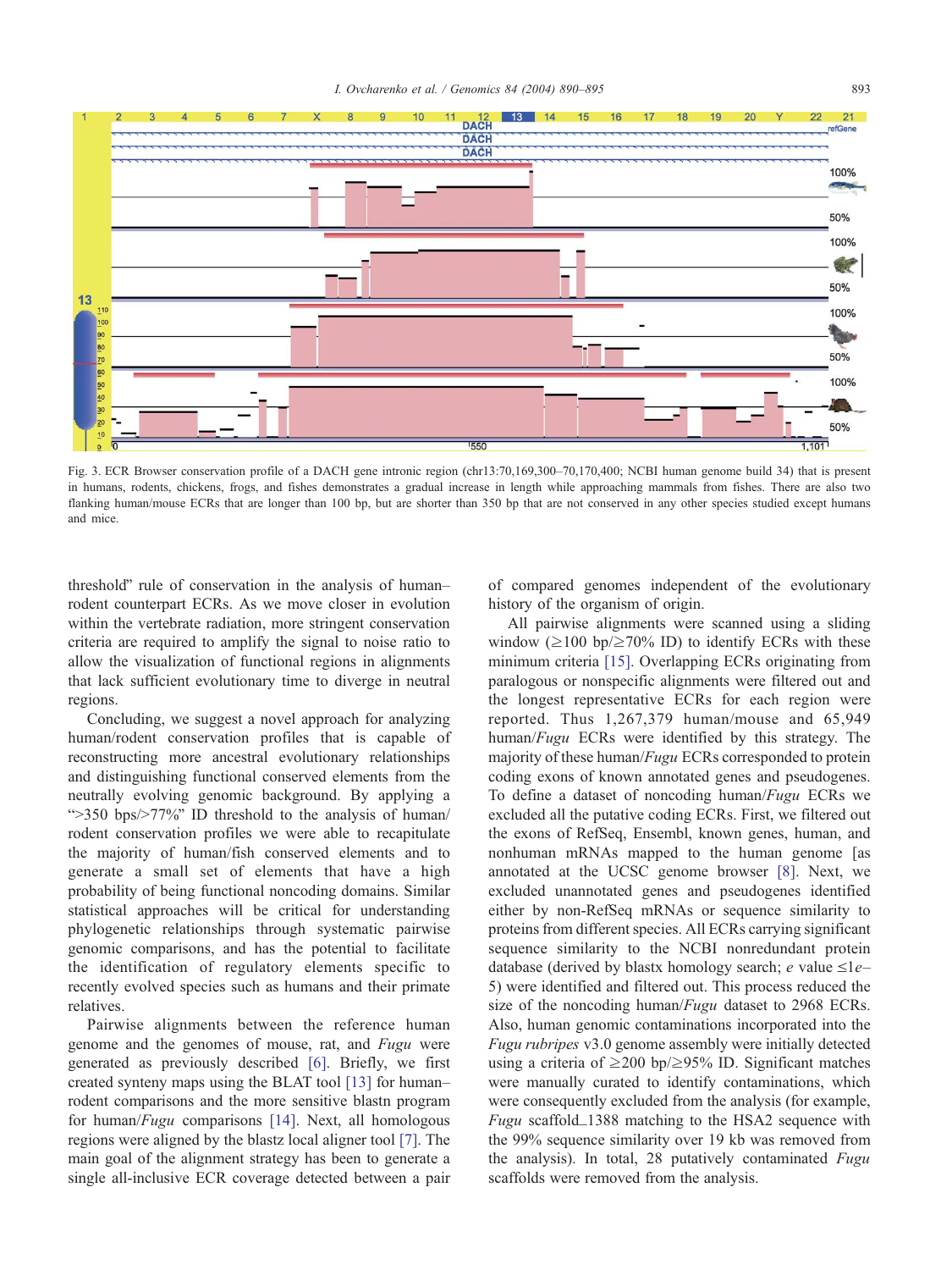<span id="page-4-0"></span>Table 1 Experimentally characterized distant enhancer elements in the mouse

| ECR gene          | Enhancer                                     | Size (bp) | H/M % ID | Fugu<br>cons   |
|-------------------|----------------------------------------------|-----------|----------|----------------|
| Dachhund          | Nobrega et al.,<br>2003 [3]                  |           |          |                |
| Dc1               | Negative                                     | 630       | 89%      | Yes            |
| Dc2               | Hindbrain                                    | 1405      | 89%      | Yes            |
| Dc3               | For-, hindbrain                              | 2458      | 88%      | Yes            |
|                   | spinal cord, retina                          |           |          |                |
| Dc4               | Retina                                       | 1132      | 83%      | Yes            |
| Dc5               | Negative                                     | 730       | 88%      | Yes            |
| Dc6               | Midbrain, redina,<br>drg                     | 891       | 89%      | Yes            |
| Dc7               | Limb bud                                     | 1401      | 88%      | Yes            |
| Dc8               | Forbrain, neural                             | 1023      | 87%      | Yes            |
| Dc9               | tube<br>Hindbrain, neural<br>tube, genitalia | 2247      | 82%      | Yes            |
| $Dlx1-2$          | Ghanem et al.,<br>2003 [11]                  |           |          |                |
| I12a              | Mesenchyme cells,<br>branchyal arch          | 1784      | 84%      | Yes            |
| I12b              | Telencephalon,<br>diencephalon               | 864       | 92%      | Yes            |
| $Dlx5-6$          | Ghanem et al.,<br>2003 [11]                  |           |          |                |
| m <sub>I56i</sub> | Telencephalon                                | 1477      | 88%      | Yes            |
| mI56ii            | Forbrain                                     | 830       | 88%      | Yes            |
| SHH               | Lettice et al.,<br>2003 [12]                 | 1205      | 83%      | Yes            |
| Hoxc8             | Anand et al.,<br>$2003$ [16]                 | 583       | 82%      | Yes            |
| IL4/IL13          | Loots et al.,<br>2000 [15]                   | 472       | 79%      | No             |
| FGF4              | Luster et al.,<br>2003 [17]                  | 566       | 81%      | N <sub>0</sub> |
| pax6/nkx2.8       | Santagati et al.,<br>2003 [4]                |           |          |                |
| cns6              |                                              | 500       | 83%      | Yes            |
| $\text{cns+2}$    |                                              | 1600      | 82%      | Yes            |
| pax7              | Lang et al.,<br>2003 [18]                    |           |          |                |
| intron1           |                                              | 608       | $85\%$   | No             |
| ApoE              | Zheng et al.,<br>2004 [19]                   |           |          |                |
| <b>Brain</b>      |                                              | 420       | 75%      | No             |

Human/Fugu noncoding ECRs were used to detect overlying human/rodent ECRs ([http://ecrbrowser.dcode.org/\)]( http:\\ecrbrowser.dcode.org\ ). Due to the draft status of the mouse genome some human/ Fugu elements were absent from the mouse genome. In such cases, the missing human/mouse ECRs were augmented by human/rat ECRs, when available. The length and level of sequence identity were calculated for each ECR ([Fig. 2\)](#page-2-0).

## Acknowledgments

This work was supported by LLNL-LDRD 04-ERD-052. The work was performed under the auspices of the U.S. Department of Energy by the University of California, Lawrence Livermore National Laboratory Contract No. W-7405-Eng-48.

## References

- [1] B. Venkatesh, P. Gilligan, S. Brenner, Fugu: a compact vertebrate reference genome, FEBS Lett. 476 (2000) 3 – 7.
- [2] S. Aparicio, J. Chapman, E. Stupka, N. Putnam, J.M. Chia, P. Dehal, A. Christoffels, S. Rash, S. Hoon, A. Smit, M.D. Gelpke, J. Roach, T. Oh, I.Y. Ho, M. Wong, C. Detter, F. Verhoef, P. Predki, A. Tay, S. Lucas, P. Richadson, S.F. Smith, M.S. Clark, Y.J. Edwards, N. Doggett, A. Zharkikh, S.V. Tavtigian, D. Pruss, M. Barnstead, C. Evans, H. Baden, J. Powell, G. Glusman, L. Rowen, L. Hood, Y.H. Tan, G. Edgar, T. Hawkins, B. Venkatesh, D. Rokhsar, S. Brenner, Whole-genome shotgun assembly and analysis of the genome of Fugu rubripes, Science 297 (2002) 1283.
- [3] M.A. Nobrega, I. Ovcharenko, V. Afzal, E.M. Rubin, Scanning human gene deserts for long-range enhancers, Science 302 (2003) 413.
- [4] F. Santagati, K. Abe, V. Schmidt, T. Schmitt-John, M. Suzuki, K. Yamamura, K. Imai, Identification of Cis-regulatory elements in the mouse Pax9/Nkx2-9 genomic region: implication for evolutionary conserved synteny, Genetics 165 (2003) 235 – 242.
- [5] F. Spitz, F. Gonzalez, D. Duboule, A global control region defines a chromosomal regulatory landscape containing the HoxD cluster, Cell 113 (2003) 405 – 417.
- [6] I. Ovcharenko, M.A. Nobrega, G.G. Loots, L. Stubbs, ECR Browser: a tool for visualizing and accessing data from comparisons of multiple vertebrate genomes, Nucleic Acids Res. 32 (2004) W280-W286.
- [7] S. Schwartz, W.J. Kent, A. Smit, Z. Zhang, R. Baertsch, R.C. Hardison, D. Haussler, W. Miller, Human–mouse alignments with BLASTZ, Genome Res 13 (2003) 103 – 107.
- [8] W.J. Kent, C.W. Sugnet, T.S. Furey, K.M. Roskin, T.H. Pringle, A.M. Zahler, D. Haussler, The human genome browser at UCSC, Genome Res. 12 (2002) 996-1006.
- [9] R.H. Waterston, K. Lindblad-Toh, E. Birney, J. Rogers, J.F. Abril, P. Agarwal, R. Agarwala, R. Ainscough, M. Alexandersson, P. An, S.E. Antonarakis, J. Attwood, R. Baertsch, J. Bailey, K. Barlow, S. Beck, E. Berry, B. Birren, T. Bloom, P. Bork, M. Botcherby, N. Bray, M.R. Brent, D.G. Brown, S.D. Brown, C. Bult, J. Burton, J. Butler, R.D. Campbell, P. Carninci, S. Cawley, F. Chiaromonte, A.T. Chinwalla, D.M. Church, M. Clamp, C. Clee, F.S. Collins, L.L. Cook, R.R. Copley, A. Coulson, O. Couronne, J. Cuff, V. Curwen, T. Cutts, M. Daly, R. David, J. Davies, K.D. Delehaunty, J. Deri, E.T. Dermitzakis, C. Dewey, N.J. Dickens, M. Diekhans, S. Dodge, I. Dubchak, D.M. Dunn, S.R. Eddy, L. Elnitski, R.D. Emes, P. Eswara, E. Eyras, A. Felsenfeld, G.A. Fewell, P. Flicek, K. Foley, W.N. Frankel, L.A. Fulton, R.S. Fulton, T.S. Furey, D. Gage, R.A. Gibbs, G. Glusman, S. Gnerre, N. Goldman, L. Goodstadt, D. Grafham, T.A. Graves, E.D. Green, S. Gregory, R. Guigo, M. Guyer, R.C. Hardison, D. Haussler, Y. Hayashizaki, L.W. Hillier, A. Hinrichs, W. Hlavina, T. Holzer, F. Hsu, A. Hua, T. Hubbard, A. Hunt, I. Jackson, D.B. Jaffe, L.S. Johnson, M. Jones, T.A. Jones, A. Joy, M. Kamal, E. Karlsson, D. Karolchik, E. Kasprzyk, J. Kawai, E. Keibler, C. Kells, W.J. Kent, A. Kirby, D.L. Kolbe, I. Korf, R.S. Kucherlapati, E.J Kulbokas, D. Kulp, T. Landers, J.P. Leger, S. Leonard, I. Letunic, R. Levine, J. Li, M. Li, C. Lloyd, S. Lucas, B. Ma, D.R. Maglott, E.R. Mardis, L. Matthews, E. Mauceli, J.H. Mayer, M. McCarthy, W.R. McCombie, S. McLaren, K. McLay, J.D. McPherson, J. Meldrim, B. Meredith, J.P. Mesirov, W. Miller, T.L. Miner, E. Mongin, K.T. Montgomery, M. Morgan, R.